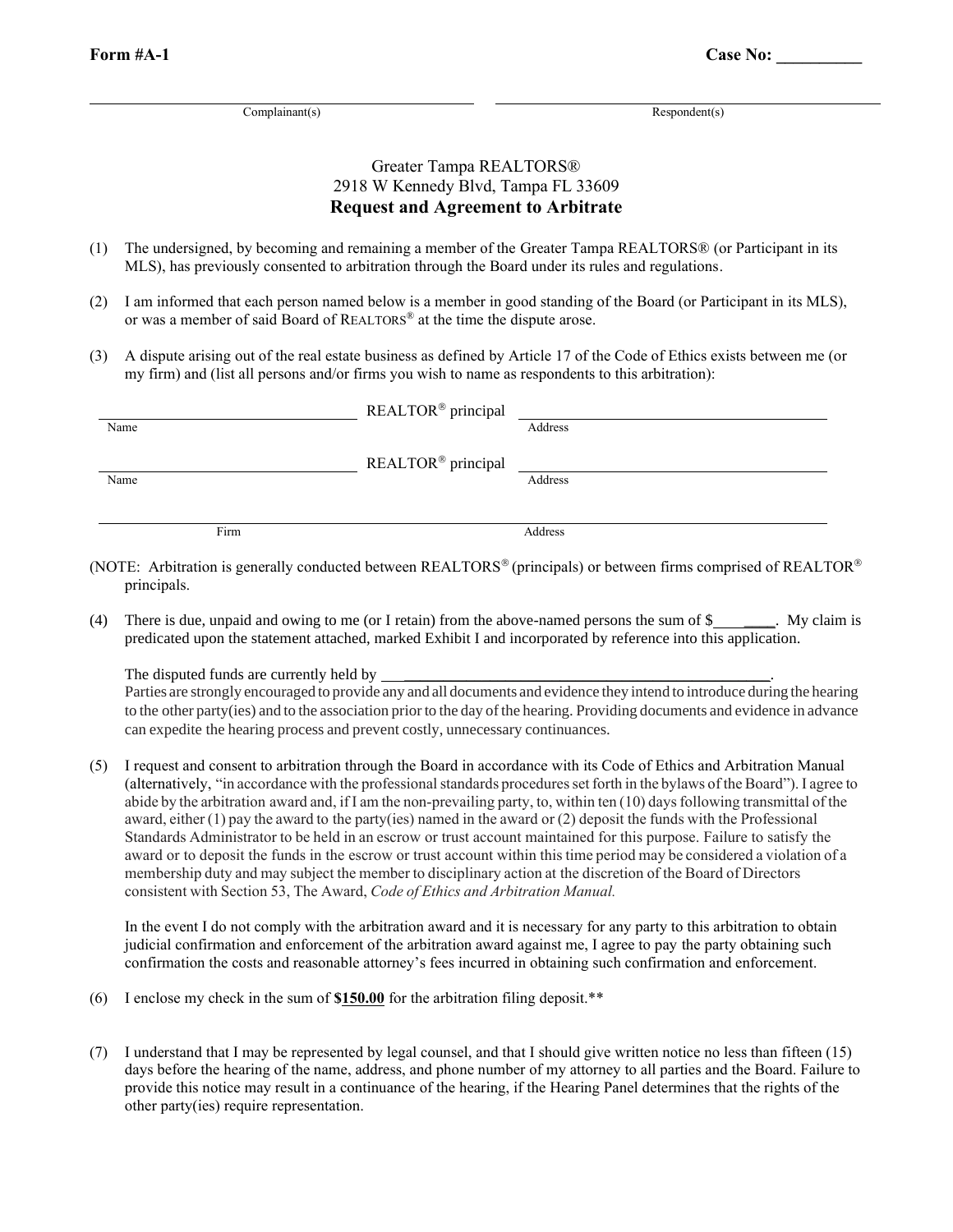(8) Each party must provide a list of the names of witnesses he intends to call at the hearing to the Board and to all other parties not less than fifteen (15) days prior to the hearing. Each party shall arrange for his witnesses to be present at the time and place designated for the hearing. The following REALTOR® non-principal (or REALTOR-ASSOCIATE® non-principal) affiliated with my firm has a financial interest in the outcome of the proceeding and may be called as a witness, and has the right to be present throughout the hearing:

\*All parties appearing at a hearing may be called as a witness without advance notice\*

 $\mathcal{L}_\text{max}$ 

(9) I declare that this application and the allegations contained herein are true and correct to the best of my knowledge and belief and this request for arbitration is filed within one hundred eighty (180) days after the closing of the transaction, if any, or within one hundred eighty (180) days after the facts constituting the arbitrable matter could have been known in the exercise of reasonable diligence, whichever is later.

 $Date(s)$  alleged dispute took place:

- (10) If either party to an arbitration request believes that the Grievance Committee has incorrectly classified the issue presented in the request (i.e., mandatory or voluntary), the party has twenty (20) days from the date of transmittal of the Grievance Committee's decision to file a written appeal of the decision. Only those materials that the Grievance Committee had at the time of its determination may be considered with the appeal by the Board of Directors.
- (11) Are the circumstances giving rise to this arbitration request the subject of civil litigation? Yes  $\Box$  No  $\Box$
- (12) Important note related to arbitration conducted pursuant to Standard of Practice 17-4 (1) or (2): Where arbitration is conducted between two (or more) cooperating brokers pursuant to Standard of Practice 17-4 (1) or (2), the amount in dispute and the amount of any potential resulting award is limited to the amount paid to the respondent by the listing broker, seller, or landlord and any amount credited or paid to a party to the transaction at the direction of the respondent.
- (13) Address of the property in the transaction giving rise to this arbitration request:
- (14) The sale/lease closed on:
- (15) Agreements to arbitrate are irrevocable except as otherwise provided under state law.

### **Complainant(s):**

| Name of REALTOR <sup>®</sup> Principal |                                     | Signature of REALTOR® Principal |
|----------------------------------------|-------------------------------------|---------------------------------|
| Firm Name                              |                                     |                                 |
| Address                                |                                     | City, State, Zip                |
| Address                                |                                     | City, State, Zip                |
|                                        |                                     |                                 |
| Telephone*                             |                                     | Email Address*                  |
|                                        | <b>Interested in Mediation? YES</b> | (please check one)<br>$N\bm{O}$ |

\* In cases where arbitration is requested in the name of a firm comprised of REALTORS<sup>®</sup> (principals), the request must be signed by at least one of the REALTOR<sup>®</sup> principals of the firm as a complainant.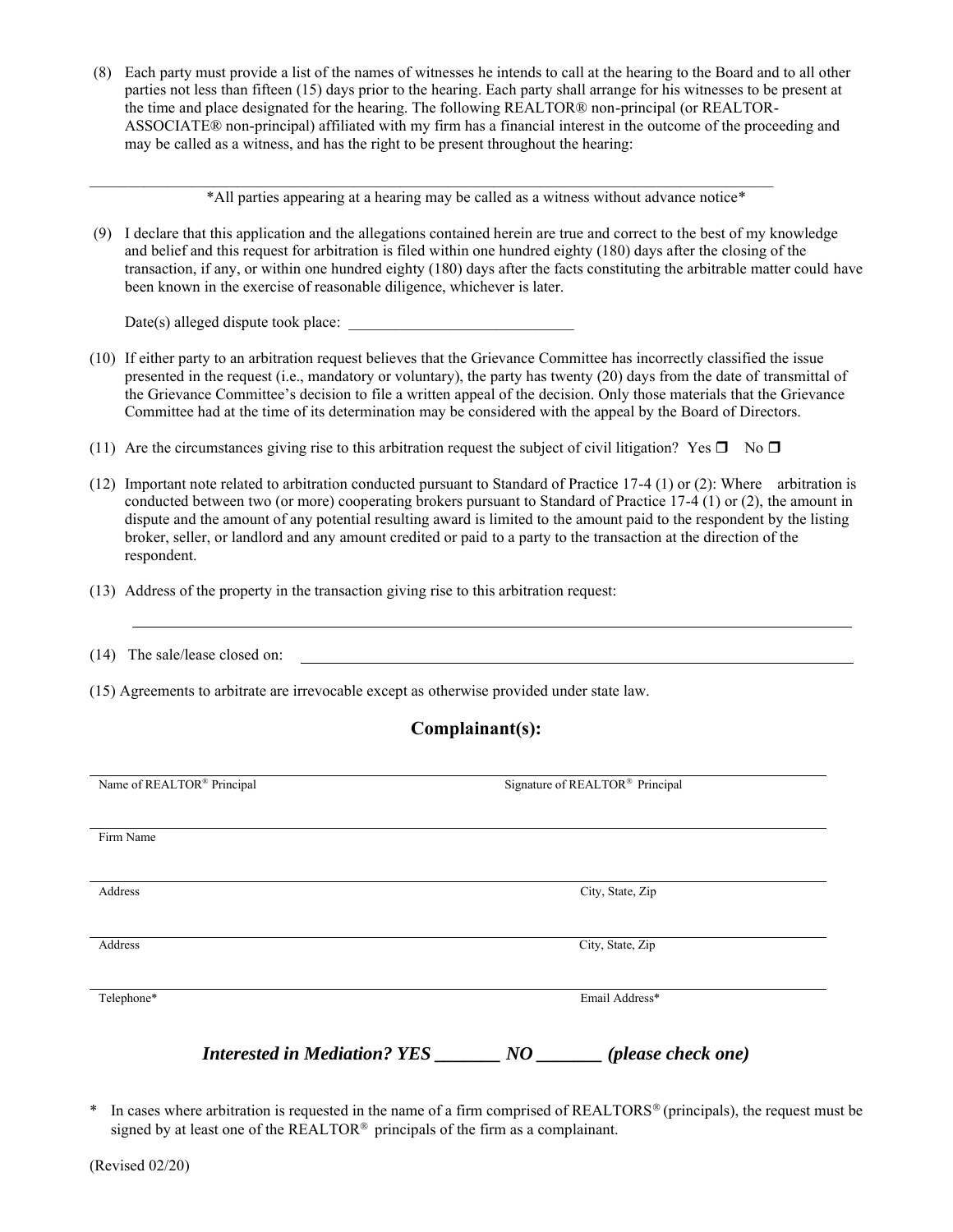### Greater Tampa REALTORS®

### **Arbitration Statement**

### Attachment "A"

Please document the facts concerning your request to arbitrate in the space below. Be sure to include copies of all evidence and the necessary documentation, such as correspondence, listing agreements, offers to purchase, etc. (refer to Checklist, Attachment "B"). Use additional paper if necessary.

**Complainant's Signature** 

**Complainant's Signature** 

Date

**Date**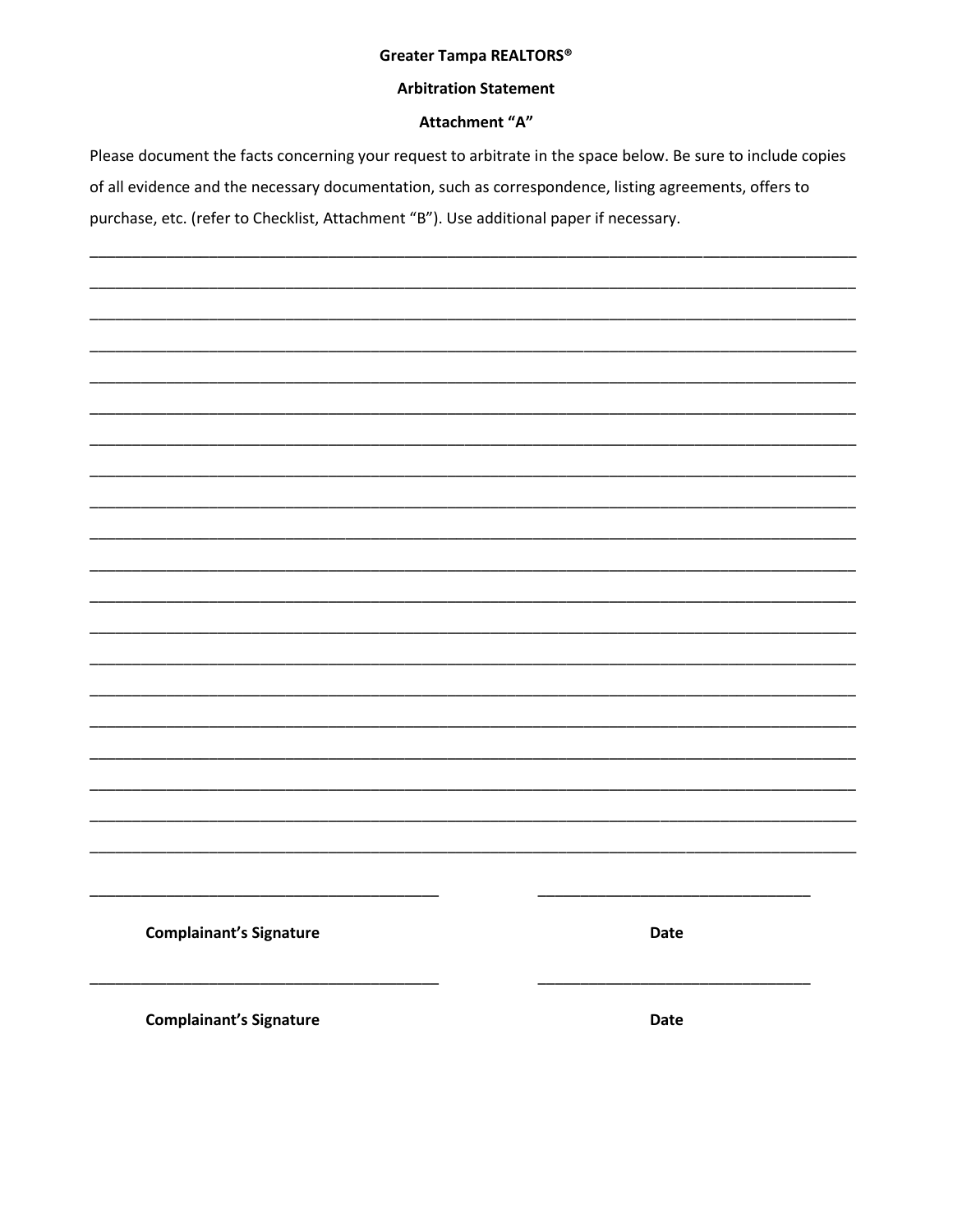### **Greater Tampa REALTORS®**

### **Arbitration Documentation Checklist**

### **Attachment "B"**

The following checklist is designed to assist you in providing the proper documentation when filing an ethics complaint or requesting arbitration with the Greater Tampa REALTORS® . Be sure to include with your complaint all applicable documentation to support your claim. **FAILURE TO PROVIDE PERTINENT DOCUMENTS MAY RESULT IN A DELAY OR DISMISSAL OF YOUR CASE.** 

| Listing Agreement(s)                     | <b>Inspection Reports</b>                 |  |  |
|------------------------------------------|-------------------------------------------|--|--|
| Profile Sheet(s)                         | <b>Walk Through Forms</b>                 |  |  |
| Feature Sheet(s)                         | Advertisements                            |  |  |
| Any Disclosure Forms                     | <b>Exclusive Rental Listing Agreement</b> |  |  |
| Contract for Sale and Purchase           | Agreement to Enter into a Lease           |  |  |
| Addendum                                 | Lease                                     |  |  |
| Warrantees/Guarantees                    | Conditional/Unconditional Withdrawal      |  |  |
| Copies of Checks                         | Bills/Invoices (water, electric, etc)     |  |  |
| Correspondence (including email strings) | <b>Closing Statement</b>                  |  |  |
| <b>Other Documentation</b>               |                                           |  |  |

Complainant's Signature **Date** Date

Complainant's Signature **Date** Date

**Please return this form with your complaint package. 15 copies must be provided.**

\_\_\_\_\_\_\_\_\_\_\_\_\_\_\_\_\_\_\_\_\_\_\_\_\_\_\_\_\_\_\_ \_\_\_\_\_\_\_\_\_\_\_\_\_\_\_\_\_\_\_\_\_\_\_\_\_\_\_\_\_\_\_

\_\_\_\_\_\_\_\_\_\_\_\_\_\_\_\_\_\_\_\_\_\_\_\_\_\_\_\_\_\_\_ \_\_\_\_\_\_\_\_\_\_\_\_\_\_\_\_\_\_\_\_\_\_\_\_\_\_\_\_\_\_\_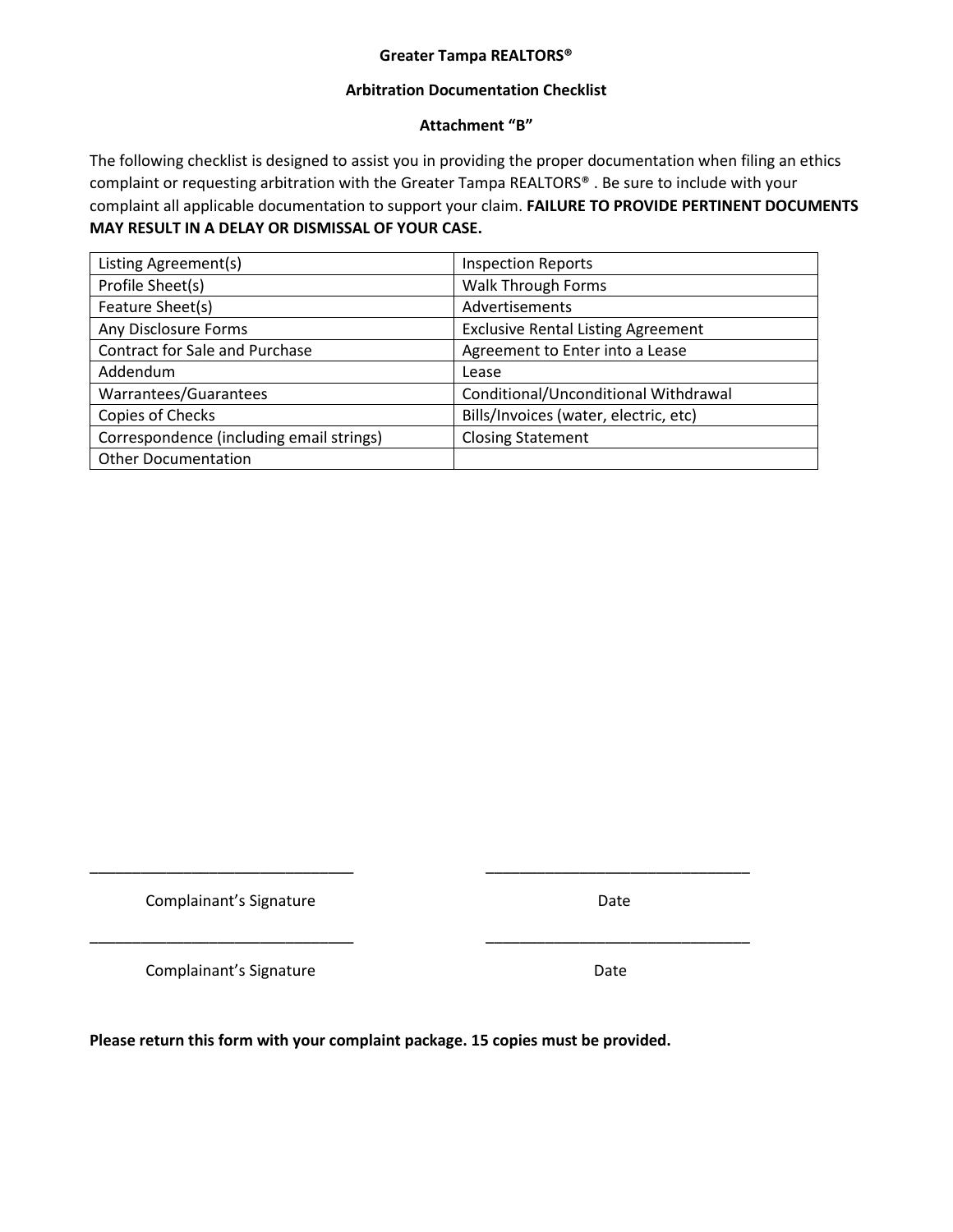# **Appendix II to Part Ten Arbitration Guidelines (Suggested Factors for Consideration by a Hearing Panel in Arbitration)**

A key element in the practice of real estate is the contract. Experienced practitioners quickly become conversant with the elements of contract formation. Inquiry, invitation, offer, counteroffer, contingency, waiver, acceptance, rejection, execution, breach, rescission, reformation, and other words of art become integral parts of the broker's vocabulary.

Given the significant degree to which Article 3's mandate for cooperation—coupled with everyday practicality, feasibility, and expediency—make cooperative transactions facts of life, it quickly becomes apparent that in virtually every real estate transaction there are actually several contracts which come into play. Setting aside ancillary but still important contracts for things such as mortgages, appraisals, inspections, title insurance, etc., in a typical residential transaction (and the same will be true in many commercial transactions as well) there are at least three (and often four) contracts involved, and each, while established independently of the others, soon appears to be inextricably intertwined with the others.

First, there is the listing contract between the seller and the listing broker. This contract creates the relationship between these parties, establishes the duties of each and the terms under which the listing broker will be deemed to have earned a commission, and frequently will authorize the listing broker to cooperate with or compensate (or both) cooperating brokers who may be subagents, buyer agents, or acting in some other capacity.

Second, there is the contract between the listing broker and cooperating brokers. While this may be created through an offer published through a multiple listing service or through some other method of formalized cooperative effort, it need not be. Unlike the bilateral listing contract (where generally the seller agrees to pay a commission in return for the listing broker's production of a ready, willing, and able purchaser), the contract between the listing broker and the cooperating broker is unilateral in nature. This simply means that the listing broker determines the terms and conditions of the offer to potential cooperating brokers (and this offer may vary as to different potential cooperating brokers or as to cooperating brokers in different categories). This type of contract differs from a bilateral contract also in that there is no contract formed between the listing broker and the potential cooperating brokers upon receipt of the listing broker's offer. The contract is formed only when accepted by the cooperating broker, and acceptance occurs only through performance as the procuring cause of the successful transaction. *(Revised 11/97)*

Third, there is the purchase contract—sometimes referred to as the purchase and sale agreement. This bilateral contract between the seller and the buyer establishes their respective promises and obligations to each other, which may also impact on third parties. The fact that someone other than the seller or buyer is referenced in the purchase contract does not make him/her a party to that contract, though it may create rights or entitlements which may be enforceable against a party (the buyer or seller).

Fourth, there may be a buyer-broker agreement in effect between the purchaser and a broker. Similar in many ways to the listing contract, this bilateral contract establishes the duties of the purchaser and the broker as well as the terms and conditions of the broker's compensation.

These contracts are similar in that they are created through offer and acceptance. They vary in that acceptance of a bilateral contract is through a reciprocal promise (e.g., the purchaser's promise to pay the agreed price in return for the seller's promise to convey good title), while acceptance of a unilateral contract is through performance (e.g., in producing or procuring a ready, willing, and able purchaser).

Each of these contracts is subject to similar hazards in formation and afterward. The maker's (offeror's) offer in any of these scenarios may be accepted or rejected. The intended recipient of the offer (or offeree) may counteroffer. There may be questions as to whether a contract was formed  $-e.g.,$  was there an offer, was it accepted, was the acceptance on the terms and conditions specified by the maker of the offer—or was the "acceptance" actually a counteroffer (which, by definition, rejects the first offer). A contract, once formed, may be breached. These and other questions of contract formation arise on a daily basis. There are several methods by which contractual questions (or "issues" or "disputes") are resolved. These include civil lawsuits, arbitration, and mediation.

Another key contract is the one entered into when a real estate professional joins a local Board of REALTORS<sup>®</sup> and becomes a REALTOR®. In return for the many benefits of membership, a REALTOR<sup>®</sup> promises to abide by the duties of membership including strict adherence to the Code of Ethics. Among the Code's duties is the obligation to arbitrate, established in Article 17. Article 17 is interpreted through five Standards of Practice among which is Standard of Practice 17-4 which enumerates four situations under which REALTORS® agree to arbitrate specified non-contractual disputes. *(Adopted 11/96)*

Boards and Associations of REALTORS® provide arbitration to resolve contractual issues and questions and specific non-contractual issues and questions that arise between members, between members and their clients, and, in some cases, between parties to a transaction brought about through the efforts of REALTORS®. Disputes arising out of any of the five above-referenced contractual relationships may be arbitrated, and the rules and procedures of Boards and Associations of REALTORS<sup>®</sup> require that certain types of disputes must be arbitrated if either party so requests. (Information on "mandatory" and "voluntary" arbitration is found elsewhere in the *Code of Ethics and Arbitration Manual.*) *(Revised 11/96)*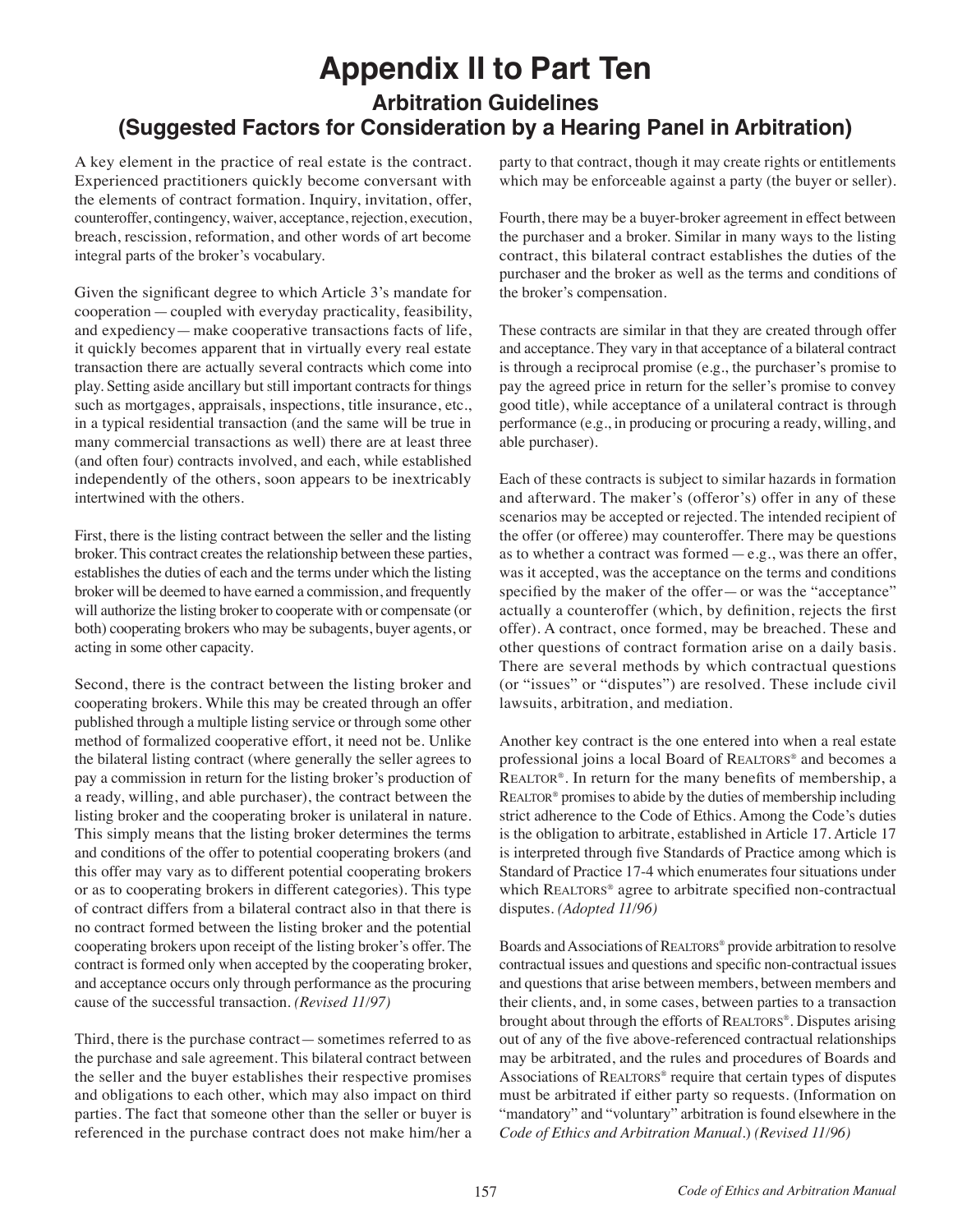While issues between  $REALTORS^*$  and their clients — e.g., listing broker/seller (or landlord) or buyer broker/buyer (or tenant) are subject to mandatory arbitration (subject to the client's agreement to arbitrate), and issues between sellers and buyers may be arbitrated at their mutual agreement, in many cases such issues are resolved in the courts or in other alternative dispute resolution forums (which may also be administered by Boards or Associations of REALTORS<sup>®</sup>). The majority of arbitration hearings conducted by Boards and Associations involve questions of contracts between REALTORS®, most frequently between listing and cooperating brokers, or between two or more cooperating brokers. These generally involve questions of procuring cause, where the panel is called on to determine which of the contesting parties is entitled to the funds in dispute. While awards are generally for the full amount in question (which may be required by state law), in exceptional cases, awards may be split between the parties (again, except where prohibited by state law). Split awards are the exception rather than the rule and should be utilized only when Hearing Panels determine that the transaction would have resulted only through the combined efforts of both parties. It should also be considered that questions of representation and entitlement to compensation are separate issues. *(Revised 11/98)*

In the mid-1970s, the NATIONAL ASSOCIATION OF REALTORS<sup>®</sup> established the Arbitration Guidelines to assist Boards and Associations in reaching fair and equitable decisions in arbitration; to prevent the establishment of any one, single rule or standard by which arbitrable issues would be decided; and to ensure that arbitrable questions would be decided by knowledgeable panels taking into careful consideration all relevant facts and circumstances.

The Arbitration Guidelines have served the industry well for nearly two decades. But, as broker-to-broker cooperation has increasingly involved contracts between listing brokers and buyer brokers and between listing brokers and brokers acting in nonagency capacities, the time came to update the Guidelines so they remained relevant and useful. It is to this end that the following is intended.

# **Procuring Cause**

As discussed earlier, one type of contract frequently entered into by REALTORS<sup>®</sup> is the listing contract between sellers and listing brokers. Procuring cause disputes between sellers and listing brokers are often decided in court. The reasoning relied on by the courts in resolving such claims is articulated in *Black's Law Dictionary,* Fifth Edition, definition of procuring cause:

*The proximate cause; the cause originating a series of events which, without break in their continuity, result in the accomplishment of the prime object. The inducing cause; the direct or proximate cause. Substantially synonymous with "efficient cause."*

*A broker will be regarded as the "procuring cause" of a sale, so as to be entitled to commission, if his efforts are the foundation on which the negotiations resulting in a sale are begun. A cause originating a series of events which, without break in*  *their continuity, result in accomplishment of prime objective of the employment of the broker who is producing a purchaser ready, willing, and able to buy real estate on the owner's terms.*  Mohamed v. Robbins, 23 Ariz. App. 195, 531 p.2d 928, 930.

#### *See also Producing cause; Proximate cause.*

Disputes concerning the contracts between listing brokers and cooperating brokers, however, are addressed by the National Association's Arbitration Guidelines promulgated pursuant to Article 17 of the Code of Ethics. While guidance can be taken from judicial determinations of disputes between sellers and listing brokers, procuring cause disputes between listing and cooperating brokers, or between two cooperating brokers, can be resolved based on similar though not identical principles. While a number of definitions of procuring cause exist, and a myriad of factors may ultimately enter into any determination of procuring cause, for purposes of arbitration conducted by Boards and Associations of Realtors®, procuring cause in broker to broker disputes can be readily understood as the uninterrupted series of causal events which results in the successful transaction. Or, in other words, what "caused" the successful transaction to come about. "Successful transaction," as used in these Arbitration Guidelines, is defined as "a sale that closes or a lease that is executed." Many Realtors®, Professional Standards Administrators, lawyers, and others have tried, albeit unsuccessfully, to develop a single, comprehensive template that could be used in all procuring cause disputes to determine entitlement to the sought-after award without the need for a comprehensive analysis of all relevant details of the underlying transaction. Such efforts, while well-intentioned, were doomed to failure in view of the fact that there is no "typical" real estate transaction any more than there is "typical" real estate or a "typical" REALTOR®. In light of the unique nature of real property and real estate transactions, and acknowledging that fair and equitable decisions could be reached only with a comprehensive understanding of the events that led to the transaction, the National Association's Board of Directors, in 1973, adopted Official Interpretation 31 of Article I, Section 2 of the Bylaws. Subsequently amended in 1977, Interpretation 31 establishes that:

*A Board rule or a rule of a Multiple Listing Service owned by, operated by, or affiliated with a Board, which establishes, limits or restricts the Realtor® in his relations with a potential purchaser, affecting recognition periods or purporting to predetermine entitlement to any award in arbitration, is an inequitable limitation on its membership.*

The explanation of Interpretation 31 goes on to provide, in part:

*. . . [T]he Board or its MLS may not establish a rule or regulation which purports to predetermine entitlement to any awards in a real estate transaction. If controversy arises as to entitlement to any awards, it shall be determined by a hearing in arbitration on the merits of all ascertainable facts in the context of the specific case of controversy.*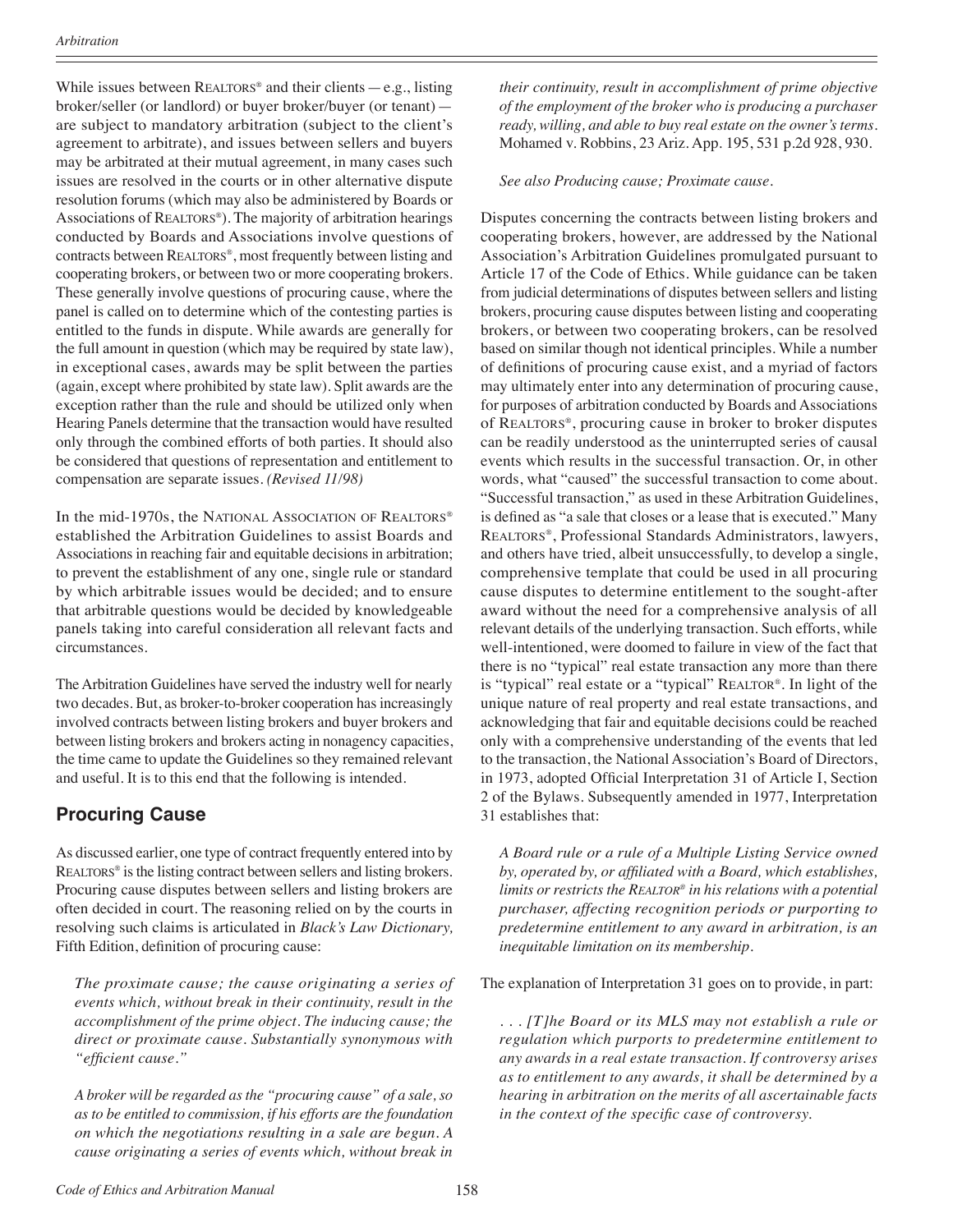It is not uncommon for procuring cause disputes to arise out of offers by listing brokers to compensate cooperating brokers made through a multiple listing service. A multiple listing service is defined as a facility for the orderly correlation and dissemination of listing information among Participants so that they may better serve their clients and customers and the public; is a means by which authorized Participants make blanket unilateral offers of compensation to other Participants (acting as subagents, buyer agents, or in other agency or nonagency capacities defined by law); is a means by which information is accumulated and disseminated to enable authorized Participants to prepare appraisals and other valuations of real property; and is a means by which Participants engaging in real estate appraisal contribute to common databases. Entitlement to compensation is determined by the cooperating broker's performance as procuring cause of the sale (or lease). While offers of compensation made by listing brokers to cooperating brokers through MLS are unconditional,\* the definition of MLS and the offers of compensation made through the MLS provide that a listing broker's obligation to compensate a cooperating broker who was the procuring cause of sale (or lease) may be excused if it is determined through arbitration that, through no fault of the listing broker and in the exercise of good faith and reasonable care, it was impossible or financially unfeasible for the listing broker to collect a commission pursuant to the listing agreement. In such instances, entitlement to cooperative compensation offered through MLS would be a question to be determined by an arbitration Hearing Panel based on all relevant facts and circumstances including, but not limited to, why it was impossible or financially unfeasible for the listing broker to collect some or all of the commission established in the listing agreement; at what point in the transaction did the listing broker know (or should have known) that some or all of the commission established in the listing agreement might not be paid; and how promptly had the listing broker communicated to cooperating brokers that the commission established in the listing agreement might not be paid. *(Revised 11/98)*

### **Factors for Consideration by Arbitration Hearing Panels**

The following factors are recommended for consideration by Hearing Panels convened to arbitrate disputes between brokers, or between brokers and their clients or their customers. This list is not all-inclusive nor can it be. Not every factor will be applicable in every instance. The purpose is to guide panels as to facts, issues, and relevant questions that may aid them in reaching fair, equitable, and reasoned decisions.

#### **Factor #1. No predetermined rule of entitlement**

Every arbitration hearing is considered in light of all of the relevant facts and circumstances as presented by the parties and their witnesses. "Rules of thumb," prior decisions by other panels in other matters, and other predeterminants are to be disregarded.

Procuring cause shall be the primary determining factor in entitlement to compensation. Agency relationships, in and of themselves, do not determine entitlement to compensation. The agency relationship with the client and entitlement to compensation are separate issues. A relationship with the client, or lack of one, should only be considered in accordance with the guidelines established to assist panel members in determining procuring cause. *(Adopted 4/95)*

#### **Factor #2. Arbitrability and appropriate parties**

While primarily the responsibility of the Grievance Committee, arbitration Hearing Panels may consider questions of whether an arbitrable issue actually exists and whether the parties named are appropriate to arbitration. A detailed discussion of these questions can be found in Appendix I to **Part Ten,** Arbitrable Issues.

#### **Factor #3. Relevance and admissibility**

Frequently, Hearing Panels are asked to rule on questions of admissibility and relevancy. While state law, if applicable, controls, the general rule is that anything the Hearing Panel believes may assist it in reaching a fair, equitable, and knowledgeable decision is admissible.

Arbitration Hearing Panels are called on to resolve contractual questions, not to determine whether the law or the Code of Ethics has been violated. An otherwise substantiated award cannot be withheld solely on the basis that the Hearing Panel looks with disfavor on the potential recipient's manner of doing business or even that the panel believes that unethical conduct may have occurred. To prevent any appearance of bias, arbitration Hearing Panels and procedural review panels shall make no referrals of ethical concerns to the Grievance Committee. This is based on the premise that the fundamental right and primary responsibility to bring potentially unethical conduct to the attention of the Grievance Committee rests with the parties and others with firsthand knowledge. At the same time, evidence or testimony is not inadmissible simply because it relates to potentially unethical conduct. While an award (or failure to make a deserved award) cannot be used to "punish" a perceived "wrongdoer", it is equally true that Hearing Panels are entitled to (and fairness requires that they) consider all relevant evidence and testimony so that they will have a clear understanding of what transpired before determining entitlement to any award. *(Amended 11/96)*

#### **Factor #4. Communication and contact—abandonment and estrangement**

Many arbitrable disputes will turn on the relationship (or lack thereof) between a broker (often a cooperating broker) and a prospective purchaser. Panels will consider whether, under the circumstances and in accord with local custom and practice, the broker made reasonable efforts to develop and maintain an ongoing relationship with the purchaser. Panels will want

<sup>\*</sup>Compensation is unconditional except where local MLS rules permit listing brokers to reserve the right to reduce compensation offers to cooperating brokers in the event that the commission established in a listing contract is reduced by court action or by actions of a lender. Refer to **Part One**, G. Commission/Cooperative Compensation Offers, Section 1, Information Specifying the Compensation on Each Listing Filed with a Multiple Listing Service of a Board of REALTORS®, *Handbook on Multiple Listing Policy. (Adopted 11/98)*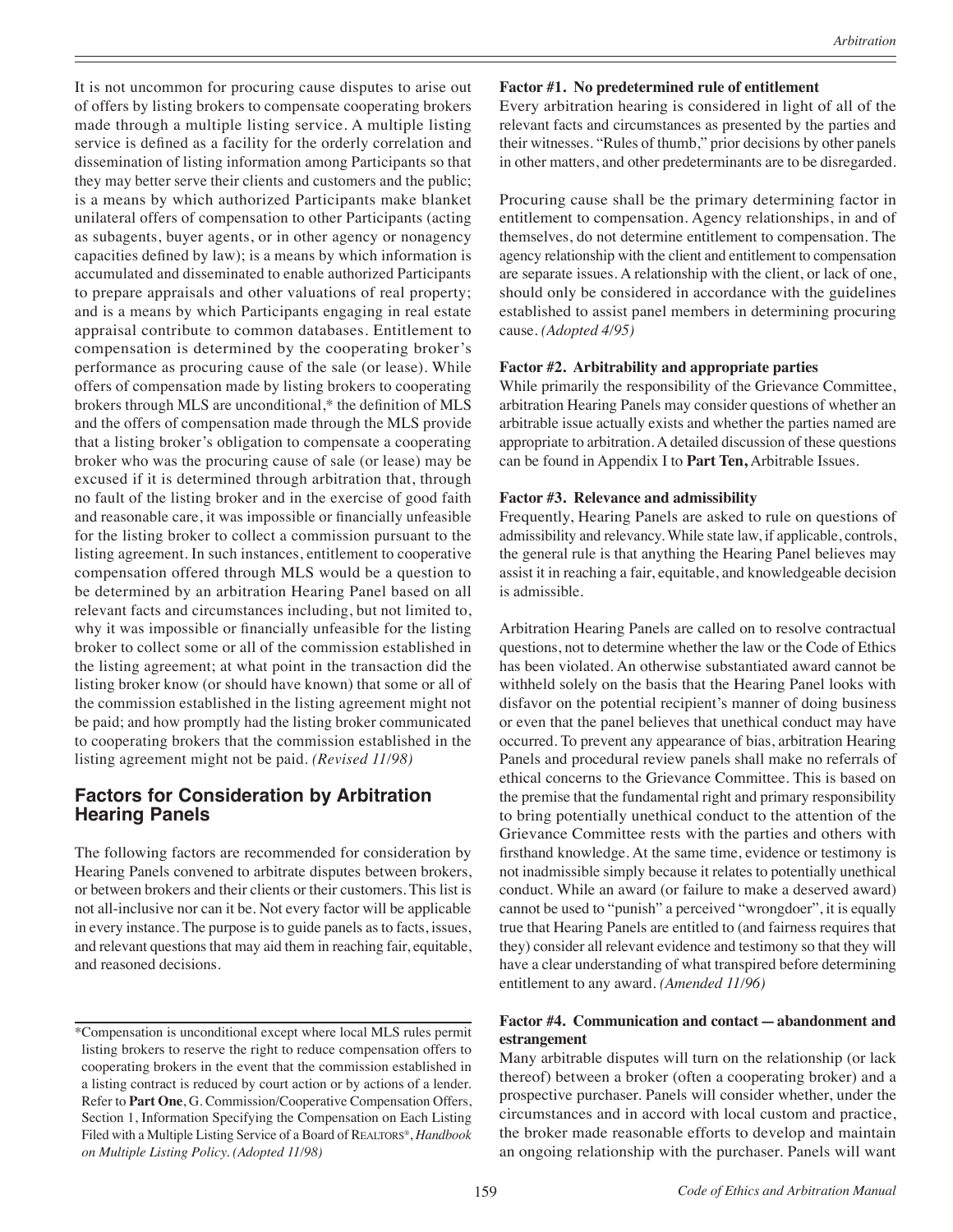to determine, in cases where two cooperating brokers have competing claims against a listing broker, whether the first cooperating broker actively maintained ongoing contact with the purchaser or, alternatively, whether the broker's inactivity, or perceived inactivity, may have caused the purchaser to reasonably conclude that the broker had lost interest or disengaged from the transaction (abandonment). In other instances, a purchaser, despite reasonable efforts by the broker to maintain ongoing contact, may seek assistance from another broker. The panel will want to consider why the purchaser was estranged from the first broker. In still other instances, there may be no question that there was an ongoing relationship between the broker and purchaser; the issue then becomes whether the broker's conduct or, alternatively, the broker's failure to act when necessary, caused the purchaser to terminate the relationship (estrangement). This can be caused, among other things, by words or actions or lack of words or actions when called for. Panels will want to consider whether such conduct, or lack thereof, caused a break in the series of events leading to the transaction and whether the successful transaction was actually brought about through the initiation of a separate, subsequent series of events by the second cooperating broker. *(Revised 11/99)*

#### **Factor #5. Conformity with state law**

The procedures by which arbitration requests are received, hearings are conducted, and awards are made must be in strict conformity with the law. In such matters, the advice of Board legal counsel should be followed.

#### **Factor #6. Consideration of the entire course of events**

The standard of proof in Board-conducted arbitration is a preponderance of the evidence, and the initial burden of proof rests with the party requesting arbitration (see Professional Standards Policy Statement 26). This does not, however, preclude panel members from asking questions of the parties or witnesses to confirm their understanding of testimony presented or to ensure that panel members have a clear understanding of the events that led to the transaction and to the request for arbitration. Since each transaction is unique, it is impossible to develop a comprehensive list of all issues or questions that panel members may want to consider in a particular hearing. Panel members are advised to consider the following, which are representative of the issues and questions frequently involved in arbitration hearings.

#### **Nature and status of the transaction**

- (1) What was the nature of the transaction? Was there a residential or commercial sale/lease?
- (2) Is or was the matter the subject of litigation involving the same parties and issues as the arbitration?

#### **Nature, status, and terms of the listing agreement**

- (1) What was the nature of the listing or other agreement: exclusive right to sell, exclusive agency, open, or some other form of agreement?
- (2) Was the listing agreement in writing? If not, is the listing agreement enforceable?
- (3) Was the listing agreement in effect at the time the sales contract was executed?
- (4) Was the property listed subject to a management agreement?
- (5) Were the broker's actions in accordance with the terms and conditions of the listing agreement?
	- (a) Were all conditions of the listing agreement met?
	- (b) Did the final terms of the sale meet those specified in the listing agreement?
	- (c) Did the transaction close? (Refer to Appendix I to **Part Ten,** Arbitrable Issues)
	- (d) Did the listing broker receive a commission? If not, why not? (Refer to Appendix I to **Part Ten,** Arbitrable Issues)

#### **Nature, status, and terms of buyer representation agreements**

- (1) What was the nature of any buyer representation agreement(s)? Was the agreement(s) exclusive or non-exclusive? What capacity(ies) was the cooperating broker(s) functioning in, e.g., agent, legally-recognized non-agent, other?
- (2) Was the buyer representation agreement(s) in writing? Is it enforceable?
- (3) What were the terms of compensation established in the buyer representation agreement(s)?
- (4) Was the buyer representative(s) a broker or firm to which an offer of compensation was made by the listing broker?
- (5) Was the buyer representative(s) actions in accordance with the terms and conditions of the buyer representation agreement(s)?
- (6) At what point in the buying process was the buyer representation relationship established? *(Revised 5/03)*

#### **Nature, status, and terms of the offer to compensate**

- (1) Was an offer of cooperation and compensation made in writing? If not, how was it communicated?
- (2) Is the claimant a party to whom the listing broker's offer of compensation was extended?
- (3) Were the broker's actions in accordance with the terms and conditions of the offer of cooperation and compensation (if any)? Were all conditions of the agreement met?

#### **Roles and relationships of the parties**

- (1) Who was the listing broker?
- (2) Who was the cooperating broker or brokers?
- (3) Were any of the brokers acting as subagents? As buyer brokers? In another legally recognized capacity?
- (4) Did the cooperating broker(s) have an agreement, written or otherwise, to act as agent or in another legally recognized capacity on behalf of any of the parties?
- (5) Were any of the brokers (including the listing broker) acting as a principal in the transaction?
- (6) What were the brokers' relationships with respect to the seller, the purchaser, the listing broker, and any other cooperating brokers involved in the transaction?
	- (a) Was the buyer represented by a party with whom the broker had previously dealt?
	- (b) Is the primary shareholder of the buyer-corporation a party with whom the broker had previously dealt?
	- (c) Was a prior prospect a vital link to the buyer?
- (7) Are all appropriate parties to the matter joined?

*(Revised 5/03)*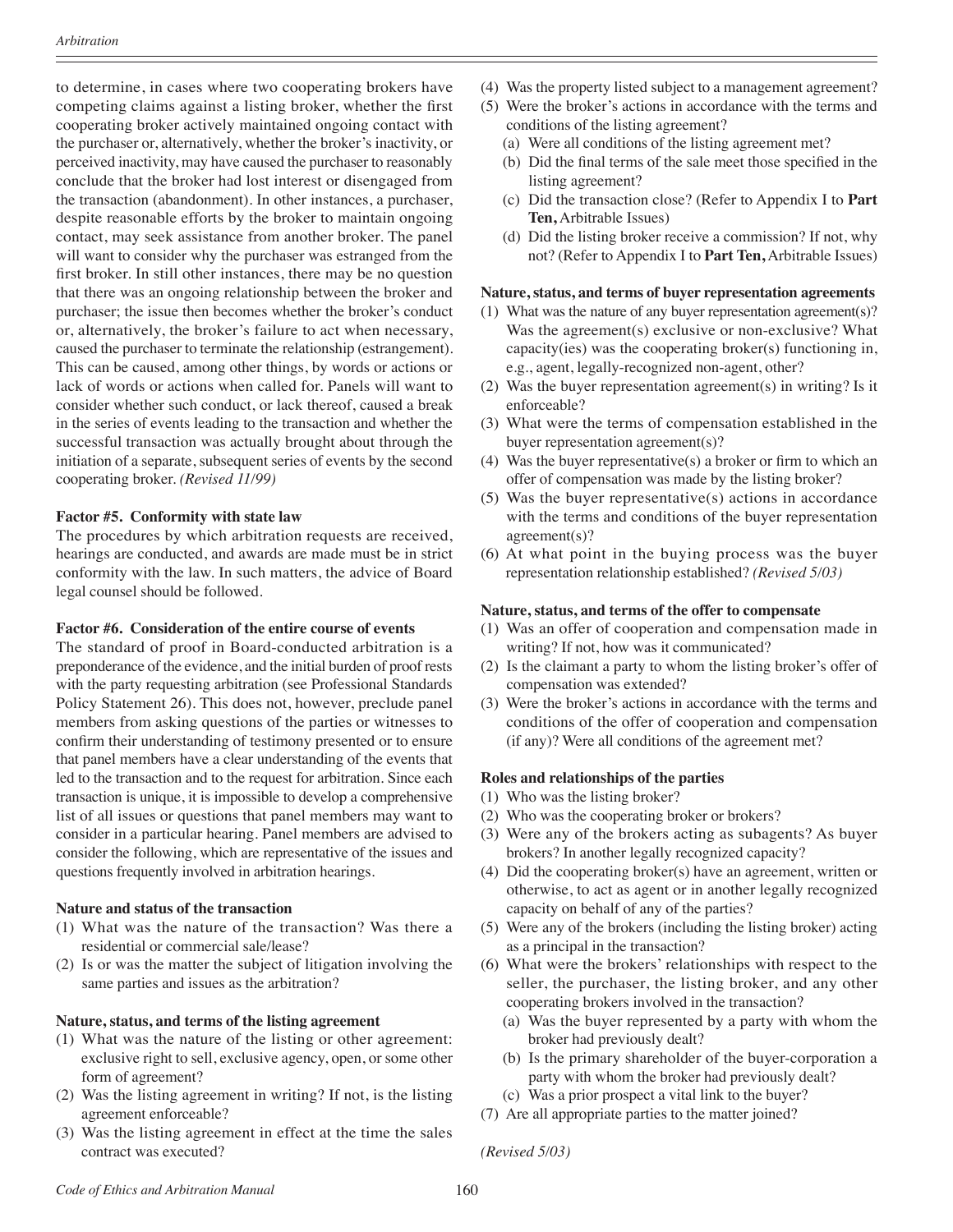#### **Initial contact with the purchaser**

- (1) Who first introduced the purchaser or tenant to the property?
- (2) When was the first introduction made?
	- (a) Was the introduction made when the buyer had a specific need for that type of property?
	- (b) Was the introduction instrumental in creating the desire to purchase?
	- (c) Did the buyer know about the property before the broker contacted him? Did he know it was for sale?
	- (d) Were there previous dealings between the buyer and the seller?
	- (e) Did the buyer find the property on his own?
- (3) How was the first introduction made?
	- (a) Was the property introduced as an open house?
	- (b) What subsequent efforts were made by the broker after the open house? (Refer to Factor #1)
	- (c) Was the introduction made to a different representative of the buyer?
	- (d) Was the "introduction" merely a mention that the property was listed?
	- (e) What property was first introduced?

### **Conduct of the brokers**

- (1) Were all required disclosures complied with?
- (2) Was there a faithful exercise of the duties a broker owes to his client/principal?
- (3) If more than one cooperating broker was involved, was either (or both) aware of the other's role in the transaction?
- (4) Did the broker who made the initial introduction to the property engage in conduct (or fail to take some action) which caused the purchaser or tenant to utilize the services of another broker? (Refer to Factor #4)
- (5) Did the cooperating broker (or second cooperating broker) initiate a separate series of events, unrelated to and not dependent on any other broker's efforts, which led to the successful transaction—that is, did the broker perform services which assisted the buyer in making his decision to purchase? (Refer to Factor #4)
	- (a) Did the broker make preparations to show the property to the buyer?
	- (b) Did the broker make continued efforts after showing the property?
	- (c) Did the broker remove an impediment to the sale?
	- (d) Did the broker make a proposal upon which the final transaction was based?
	- (e) Did the broker motivate the buyer to purchase?
- (6) How do the efforts of one broker compare to the efforts of another?
	- (a) What was the relative amount of effort by one broker compared to another?
	- (b) What was the relative success or failure of negotiations conducted by one broker compared to the other?
- (7) If more than one cooperating broker was involved, how and when did the second cooperating broker enter the transaction?

### **Continuity and breaks in continuity (abandonment and estrangement)**

- (1) What was the length of time between the broker's efforts and the final sales agreement?
- (2) Did the original introduction of the purchaser or tenant to the property start an uninterrupted series of events leading to the sale or lease, or was the series of events hindered or interrupted in any way?
	- (a) Did the buyer terminate the relationship with the broker? Why? (Refer to Factor #4)
	- (b) Did negotiations break down?
- (3) If there was an interruption or break in the original series of events, how was it caused, and by whom?
	- (a) Did the seller change the listing agreement from an open listing to an exclusive listing agreement with another broker?
	- (b) Did the purchaser's motive for purchasing change?
	- (c) Was there interference in the series of events from any outside or intervening cause or party?
- (4) Did the broker who made the initial introduction to the property maintain contact with the purchaser or tenant, or could the broker's inaction have reasonably been viewed by the buyer or tenant as a withdrawal from the transaction?
- (5) Was the entry of any cooperating broker into the transaction an intrusion into an existing relationship between the purchaser and another broker, or was it the result of abandonment or estrangement of the purchaser, or at the request of the purchaser?

### **Conduct of the buyer**

- (1) Did the buyer make the decision to buy independent of the broker's efforts/information?
- (2) Did the buyer negotiate without any aid from the broker?
- (3) Did the buyer seek to freeze out the broker?
	- (a) Did the buyer seek another broker in order to get a lower price?
	- (b) Did the buyer express the desire not to deal with the broker and refuse to negotiate through him?
	- (c) Did the contract provide that no brokers or certain brokers had been involved?

### **Conduct of the seller**

- (1) Did the seller act in bad faith to deprive the broker of his commission?
	- (a) Was there bad faith evident from the fact that the difference between the original bid submitted and the final sales price equaled the broker's commission?
	- (b) Was there bad faith evident from the fact that a sale to a third party was a straw transaction (one in which a non-involved party posed as the buyer) which was designed to avoid paying commission?
	- (c) Did the seller freeze out the broker to avoid a commission dispute or to avoid paying a commission at all?
- (2) Was there bad faith evident from the fact that the seller told the broker he would not sell on certain terms, but did so via another broker or via the buyer directly?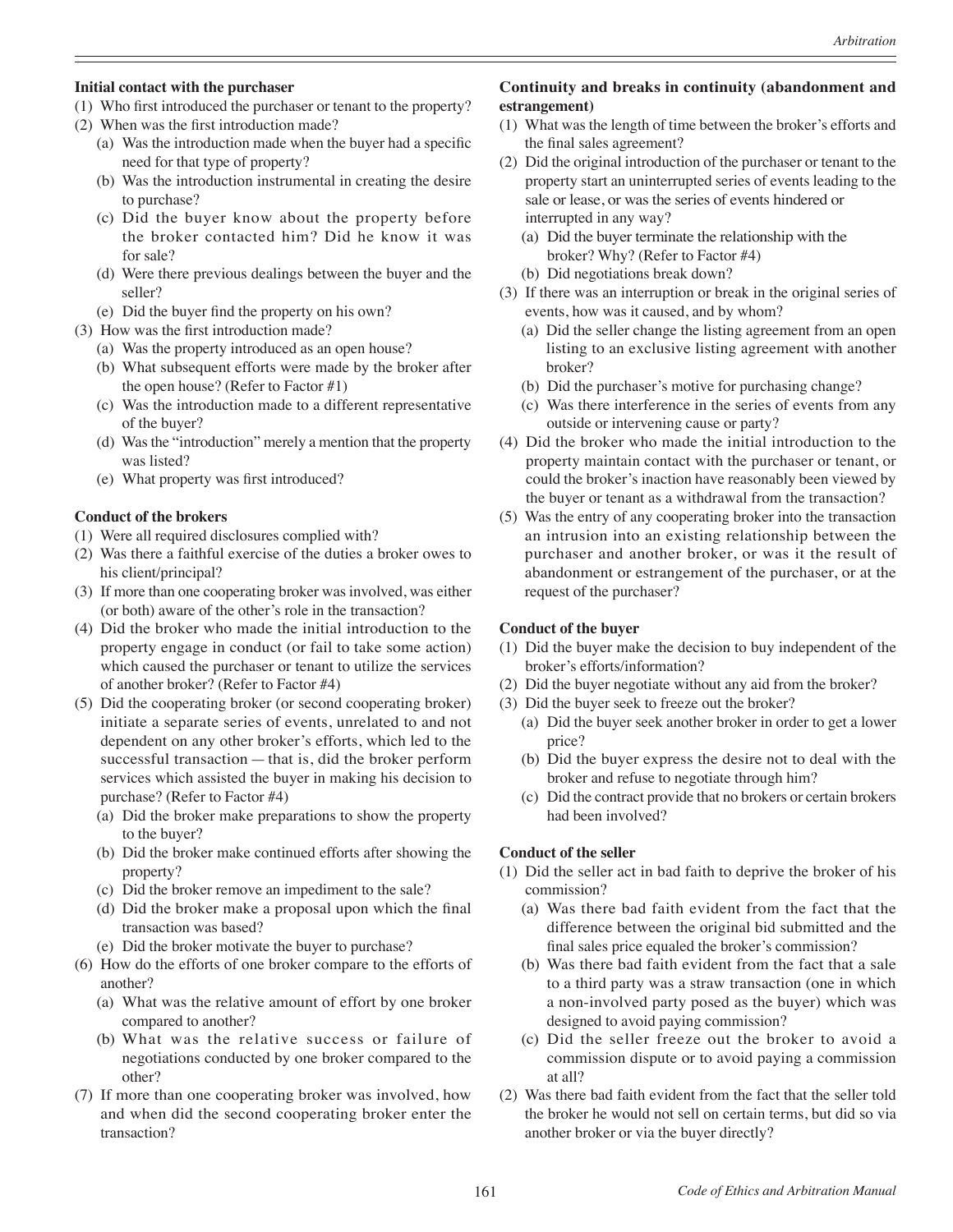#### **Leasing transactions**

- (1) Did the cooperating broker have a tenant representation agreement?
- (2) Was the cooperating broker working with the "authorized" staff member of the tenant company?
- (3) Did the cooperating broker prepare a tenant needs analysis?
- (4) Did the cooperating broker prepare a market analysis of available properties?
- (5) Did the cooperating broker prepare a tour book showing alternative properties and conduct a tour?
- (6) Did the cooperating broker show the tenant the property leased?
- (7) Did the cooperating broker issue a request for proposal on behalf of the tenant for the property leased?
- (8) Did the cooperating broker take an active part in the lease negotiations?
- (9) Did the cooperating broker obtain the tenant's signature on the lease document?
- (10) Did the tenant work with more than one broker; and if so, why? *(Revised 11/96)*

#### **Other information**

Is there any other information that would assist the Hearing Panel in having a full, clear understanding of the transaction giving rise to the arbitration request or in reaching a fair and equitable resolution of the matter?

These questions are typical, but not all-inclusive, of the questions that may assist Hearing Panels in understanding the issues before them. The objective of a panel is to carefully and impartially weigh and analyze the whole course of conduct of the parties and render a reasoned peer judgment with respect to the issues and questions presented and to the request for award.

# **Sample Fact Situation Analysis**

The National Association's Professional Standards Committee has consistently taken the position that arbitration awards should not include findings of fact or rationale for the arbitrators' award. Among the reasons for this are the fact that arbitration awards are not appealable on the merits but generally only on the limited procedural bases established in the governing state arbitration statute; that the issues considered by Hearing Panels are often myriad and complex, and the reasoning for an award may be equally complex and difficult to reduce to writing; and that the inclusion of written findings of fact or rationale (or both) would conceivably result in attempts to use such detail as "precedent" in subsequent hearings which might or might not involve similar facts. The end result might be elimination of the careful consideration of the entire course of events and conduct contemplated by these procedures and establishment of local, differing arbitration "templates" or predeterminants of entitlement inconsistent with these procedures and Interpretation 31.

Weighed against these concerns, however, was the desire to provide some model or sample applications of the factors, questions, and issues set forth in these Arbitration Guidelines. The following "fact situations" and analyses are provided for informational purposes and are not intended to carry precedential weight in any hearing.

### *Fact Situation #1*

Listing Broker L placed a listing in the MLS and offered compensation to subagents and to buyer agents. Broker Z, not a participant in the MLS, called to arrange an appointment to show the property to a prospective purchaser. There was no discussion of compensation. Broker Z presented Broker L with a signed purchase agreement, which was accepted by the seller. Subsequently, Broker Z requested arbitration with Broker L, claiming to be the procuring cause of sale.

**Analysis:** While Broker Z may have been the procuring cause of sale, Broker L's offer of compensation was made only to members of the MLS. Broker L never offered cooperation and compensation to Broker Z, nor did Broker Z request compensation at any time prior to instituting the arbitration request. There was no contractual relationship between them, and therefore no issue to arbitrate.

### *Fact Situation #2*

Same as #1, except Broker Z is the buyer's agent.

**Analysis:** Same result, since there was no contractual relationship between Broker L and Broker Z and no issue to arbitrate.

### *Fact Situation #3*

Broker L placed a listing in the MLS and offered compensation to subagents and to buyer agents. Broker S (a subagent) showed the property to Buyer #1 on Sunday and again on Tuesday. On Wednesday, Broker A (a subagent) wrote an offer to purchase on behalf of Buyer #1 which was presented to the seller by Broker L and which was accepted. At closing, subagency compensation is paid to Broker A. Broker S subsequently filed an arbitration request against Broker A, claiming to be the procuring cause of sale.

**Analysis:** Broker S's claim could have been brought against Broker A (pursuant to Standard of Practice 17-4) or against Broker L (the listing broker), who had promised to compensate the procuring cause of sale, thus arguably creating a contractual relationship between Broker L and Broker S. *(Amended 11/96)*

### *Fact Situation #4*

Same as #3, except Broker S filed the arbitration request against Broker L (the listing broker).

**Analysis:** This is an arbitrable matter, since Broker L promised to compensate the procuring cause of sale. Broker L, to avoid the possibility of having to pay two cooperating brokers in the same transaction, should join Broker A in arbitration so that all competing claims can be resolved in a single hearing. The Hearing Panel will consider, among other things, why Buyer #1 made the offer to purchase through Broker A instead of Broker S. If it is determined that Broker S initiated a series of events which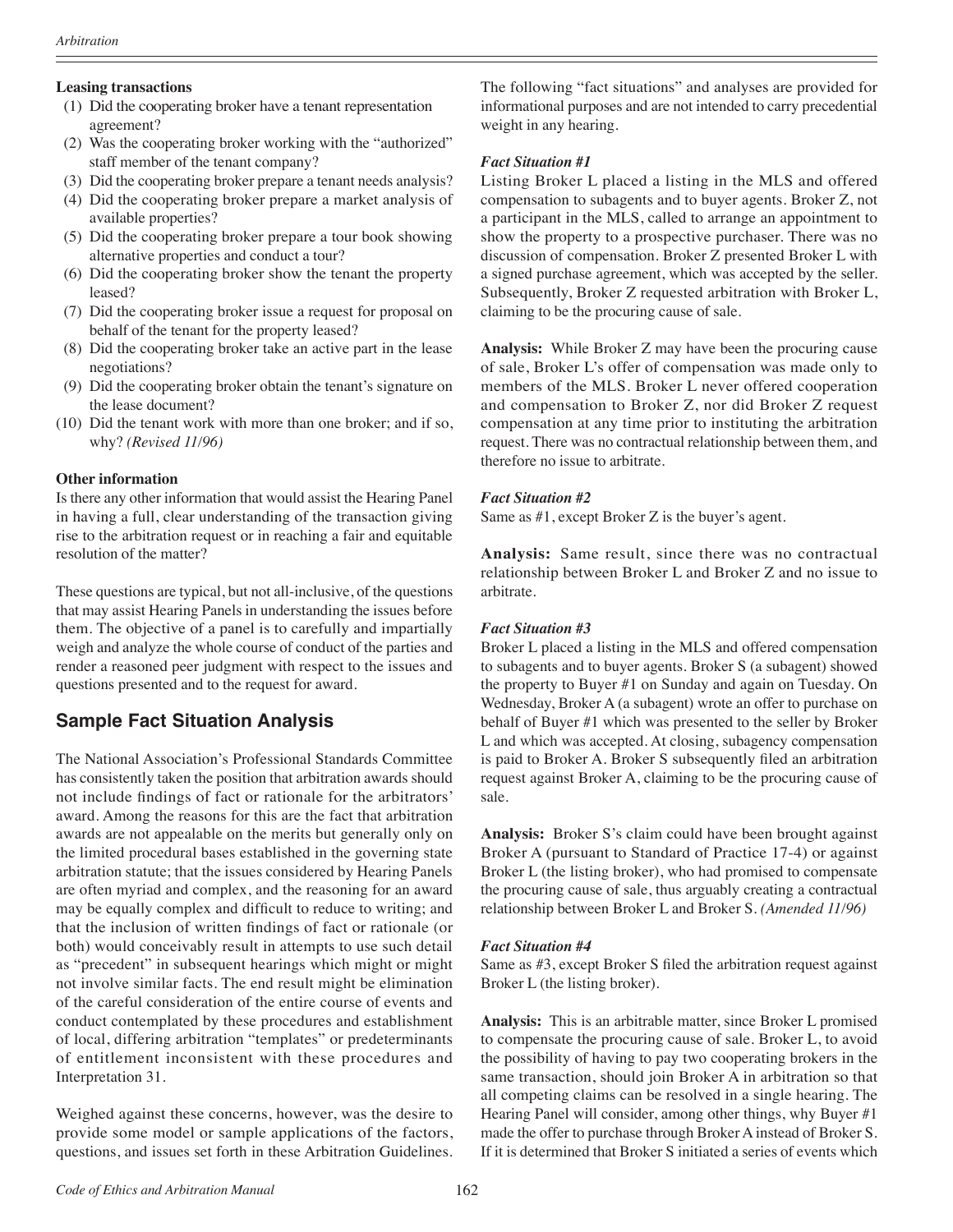were unbroken in their continuity and which resulted in the sale, Broker S will likely prevail.

#### *Fact Situation #5*

Same as #3, except Broker L offered compensation only to subagents. Broker B (a buyer agent) requested permission to show the property to Buyer #1, wrote an offer which was accepted, and subsequently claimed to be the procuring cause of sale.

**Analysis:** Since Broker L did not make an offer of compensation to buyer brokers, there was no contractual relationship between Broker L and Broker B and no arbitrable issue to resolve.

If, on the other hand, Broker L had offered compensation to buyer brokers either through MLS or otherwise and had paid Broker A, then arbitration could have been conducted between Broker B and Broker A pursuant to Standard of Practice 17-4. Alternatively, arbitration could occur between Broker B and Broker L.

#### *Fact Situation #6*

Listing Broker L placed a listing in the MLS and made an offer of compensation to subagents and to buyer agents. Broker S (a subagent) showed the property to Buyer #1, who appeared uninterested. Broker S made no effort to further contact Buyer #1. Six weeks later, Broker B (a buyer broker) wrote an offer on the property on behalf of Buyer #1, presented it to Broker L, and it was accepted. Broker S subsequently filed for arbitration against Broker L, claiming to be the procuring cause. Broker L joined Broker B in the request so that all competing claims could be resolved in one hearing.

**Analysis:** The Hearing Panel will consider Broker S's initial introduction of the buyer to the property, the period of time between Broker S's last contact with the buyer and the time that Broker B wrote the offer, and the reason Buyer #1 did not ask Broker S to write the offer. Given the length of time between Broker S's last contact with the buyer, the fact that Broker S had made no subsequent effort to contact the buyer, and the length of time that transpired before the offer was written, abandonment of the buyer may have occurred. If this is the case, the Hearing Panel may conclude that Broker B instituted a second, separate series of events that was directly responsible for the successful transaction.

#### *Fact Situation #7*

Same as #6, except that Broker S (a subagent) showed Buyer #1 the property several times, most recently two days before the successful offer to purchase was written by Broker B (a buyer broker). At the arbitration hearing, Buyer #1 testified she was not dissatisfied in any way with Broker S but simply decided that "I needed a buyer agent to be sure that I got the best deal."

**Analysis:** The Hearing Panel should consider Broker S's initial introduction of the buyer to the property; that Broker S had remained in contact with the buyer on an ongoing basis; and whether Broker S's efforts were primarily responsible for bringing about the successful transaction. Unless abandonment or estrangement can be demonstrated, resulting, for example, because of something Broker S said or did (or neglected to say or do but reasonably should have), Broker S will likely prevail. Agency relationships are not synonymous with nor determinative of procuring cause. Representation and entitlement to compensation are separate issues. *(Amended 11/99)*

#### *Fact Situation #8*

Similar to #6, except Buyer #1 asked Broker S for a comparative market analysis as the basis for making a purchase offer. Broker S reminded Buyer #1 that he (Broker S) had clearly disclosed his status as subagent, and that he could not counsel Buyer #1 as to the property's market value. Broker B based his claim to entitlement on the grounds that he had provided Buyer #1 with information that Broker S could not or would not provide.

**Analysis:** The Hearing Panel should consider Broker S's initial introduction of the buyer to the property; that Broker S had made early and timely disclosure of his status as a subagent; whether adequate alternative market information was available to enable Buyer #1 to make an informed purchase decision; and whether Broker S's inability to provide a comparative market analysis of the property had clearly broken the chain of events leading to the sale. If the panel determines that the buyer did not have cause to leave Broker S for Broker B, they may conclude that the series of events initiated by Broker S remained unbroken, and Broker S will likely prevail.

#### *Fact Situation #9*

Similar to #6, except Broker S made no disclosure of his status as subagent (or its implications) until faced with Buyer #1's request for a comparative market analysis.

**Analysis:** The Hearing Panel should consider Broker S's initial introduction of the buyer to the property; Broker S's failure to clearly disclose his agency status on a timely basis; whether adequate alternative market information was available to enable Buyer #1 to make an informed purchase decision; and whether Broker S's belated disclosure of his agency status (and its implications) clearly broke the chain of events leading to the sale. If the panel determines that Broker S's failure to disclose his agency status was a reasonable basis for Buyer #1's decision to engage the services of Broker B, they may conclude that the series of events initiated by Broker S had been broken, and Broker B will likely prevail.

#### *Fact Situation #10*

Listing Broker L placed a property on the market for sale or lease and offered compensation to brokers inquiring about the property. Broker A, acting as a subagent, showed the property on two separate occasions to the vice president of manufacturing for ABC Corporation. Broker B, also acting as a subagent but independent of Broker A, showed the same property to the chairman of ABC Corporation, whom he had known for more than fifteen (15) years. The chairman liked the property and instructed Broker B to draft and present a lease on behalf of ABC Corporation to Broker L, which was accepted by the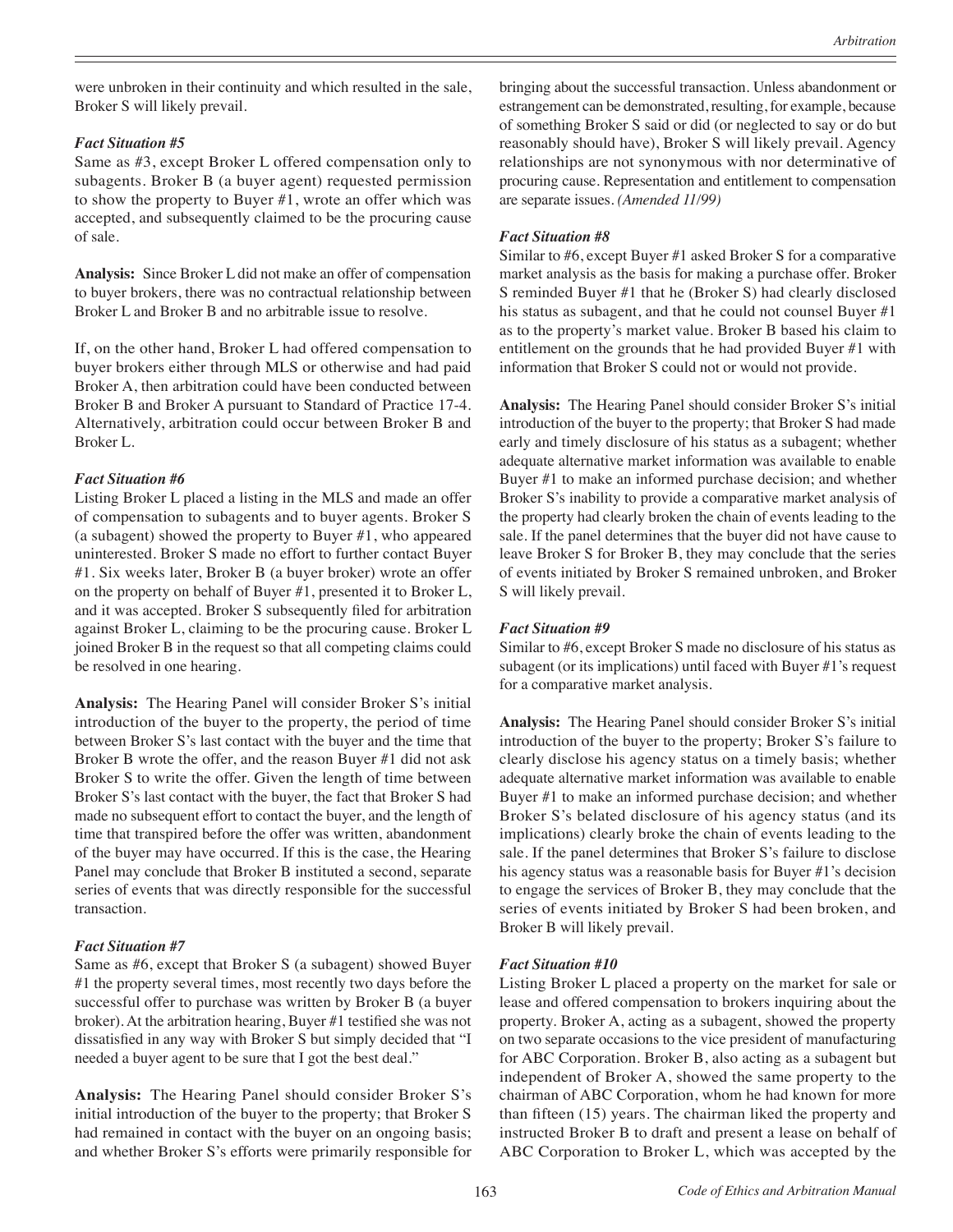owner/landlord. Subsequent to the commencement of the lease, Broker A requested arbitration with Broker L, claiming to be the procuring cause.

**Analysis:** This is an arbitrable matter as Broker L offered compensation to the procuring cause of the sale or lease. To avoid the possibility of having to pay two commissions, Broker L joined Broker B in arbitration so that all competing claims could be resolved in a single hearing. The Hearing Panel considered both brokers' introductions of the property to ABC Corporation. Should the Hearing Panel conclude that both brokers were acting independently and through separate series of events, the Hearing Panel may conclude that Broker B was directly responsible for the lease and should be entitled to the cooperating broker's portion of the commission. *(Adopted 11/96)*

#### *Fact Situation #11*

Broker A, acting as the agent for an out-of-state corporation, listed for sale or lease a 100,000 square foot industrial facility. The property was marketed offering compensation to both subagents and buyer/tenant agents. Over a period of several months, Broker A made the availability of the property known to XYZ Company and, on three (3) separate occasions, showed the property to various operational staff of XYZ Company. After the third showing, the vice president of finance asked Broker A to draft a lease for his review with the president of XYZ Company and its in-house counsel. The president, upon learning that Broker A was the listing agent for the property, instructed the vice president of finance to secure a tenant representative to ensure that XYZ Company was getting "the best deal." One week later, tenant representative Broker T presented Broker A with the same lease that Broker A had previously drafted and the president of XYZ Company had signed. The lease was accepted by the out-of-state corporation. Upon payment of the lease commission to Broker A, Broker A denied compensation to Broker T and Broker T immediately requested arbitration claiming to be the procuring cause.

**Analysis:** The Hearing Panel should consider Broker A's initial introduction of XYZ Company to the property, Broker A's contact with XYZ Company on an on-going basis, and whether Broker A initiated the series of events which led to the successful lease. Given the above facts, Broker A will likely prevail. Agency relationships are not synonymous with nor determinative of procuring cause. Representation and entitlement to compensation are separate issues.

#### *Fact Situation #12*

Broker A has had a long-standing relationship with Client B, the real estate manager of a large, diversified company. Broker A has acquired or disposed of twelve (12) properties for Client B over a five (5) year period. Client B asks Broker A to locate a large warehouse property to consolidate inventories from three local plants. Broker A conducts a careful evaluation of the operational and logistical needs of the plants, prepares a report of his findings for Client B, and identifies four (4) possible properties that seem to meet most of Client B's needs. At Client B's request, he arranges and conducts inspections of each of these properties with several operations level individuals. Two (2) of the properties were listed for sale exclusively by Broker C. After the inspections, Broker A sends Broker C a written registration letter in which he identifies Client B's company and outlines his expectation to be paid half of any commission that might arise from a transaction on either of the properties. Broker C responds with a written denial of registration, but agrees to share any commission that results from a transaction procured by Broker A on either of the properties. Six (6) weeks after the inspections, Client B selects one of the properties and instructs Broker A to initiate negotiations with Broker C. After several weeks the negotiations reach an impasse. Two (2) weeks later, Broker A learns that Broker C has presented a proposal directly to Client B for the other property that was previously inspected. Broker A then contacts Broker C, and demands to be included in the negotiations. Broker C refuses, telling Broker A that he has "lost control of his prospect," and will not be recognized if a transaction takes place on the second property. The negotiations proceed, ultimately resulting in a sale of the second property. Broker A files a request for arbitration against Broker C.

**Analysis:** This would be an arbitrable dispute as a compensation agreement existed between Broker A and Broker C. The Hearing Panel will consider Broker A's introduction of the property to Client B, the property reports prepared by Broker A, and the time between the impasse in negotiations on the first property and the sale of the second property. If the Hearing Panel determines that Broker A initiated the series of events that led to the successful sale, Broker A will likely prevail. *(Adopted 11/96)*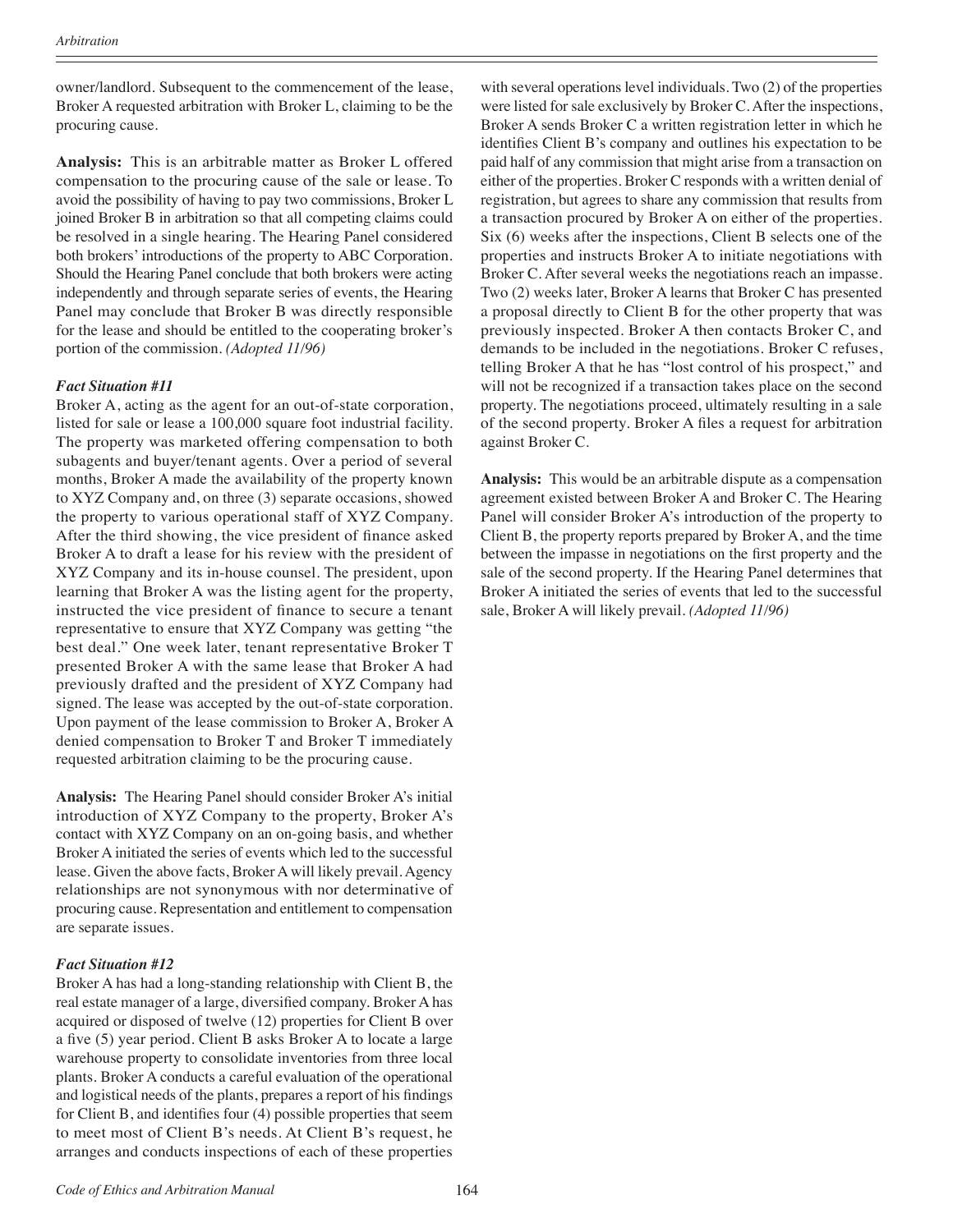# **Arbitration Worksheet**

NOTE: **Transmit to all parties.** This worksheet is intended to assist Hearing Panels in identifying relevant issues and facts in determining questions of entitlement to disputed funds. It is intended to supplement—and not replace—the comprehensive list of questions found in Factor #6 in the Arbitration Guidelines. These questions are not listed in order of priority and are not weighted equally.

| <b>Question</b>                                                                                                                                                                                                                                           | <b>Answer</b> | <b>Favors</b><br>Complainant | <b>Favors</b><br><b>Respondent</b> | <b>Favors</b><br>Neither | <b>Other</b> |
|-----------------------------------------------------------------------------------------------------------------------------------------------------------------------------------------------------------------------------------------------------------|---------------|------------------------------|------------------------------------|--------------------------|--------------|
| 1. Was an offer of compensation<br>made through the MLS or<br>otherwise?                                                                                                                                                                                  |               |                              |                                    |                          |              |
| 2. Is the claimant a party to whom<br>the listing broker's offer of<br>compensation was extended?                                                                                                                                                         |               |                              |                                    |                          |              |
| 3. What was the nature of any buyer<br>representation agreement(s)?<br>Was the agreement(s) exclusive<br>or non-exclusive? What<br>capacity(ies) was the cooperating<br>broker(s) functioning in, e.g.,<br>agent, legally-recognized<br>non-agent, other? |               |                              |                                    |                          |              |
| 4. Were any of the brokers acting as<br>subagents? As buyer brokers?<br>In another legally recognized<br>capacity?                                                                                                                                        |               |                              |                                    |                          |              |
| 5. How was the first introduction to<br>the property that was sold/<br>leased made?                                                                                                                                                                       |               |                              |                                    |                          |              |
| (a) Did the buyer/tenant find that<br>property on their own?                                                                                                                                                                                              |               |                              |                                    |                          |              |
| (b) Who first introduced the<br>purchaser or tenant to that<br>property?                                                                                                                                                                                  |               |                              |                                    |                          |              |
| (c) Was the introduction made to<br>a different representative of<br>the buyer/tenant?                                                                                                                                                                    |               |                              |                                    |                          |              |
| (d) Was the "introduction"<br>merely a mention that the<br>property was listed?                                                                                                                                                                           |               |                              |                                    |                          |              |
| (e) Was the property introduced<br>as an open house?                                                                                                                                                                                                      |               |                              |                                    |                          |              |
| (f) What subsequent efforts were<br>made by the broker after the<br>open house?                                                                                                                                                                           |               |                              |                                    |                          |              |
| (g) What property was first<br>introduced?                                                                                                                                                                                                                |               |                              |                                    |                          |              |
| 6. When was the first introduction to<br>the property that was sold/leased<br>made?                                                                                                                                                                       |               |                              |                                    |                          |              |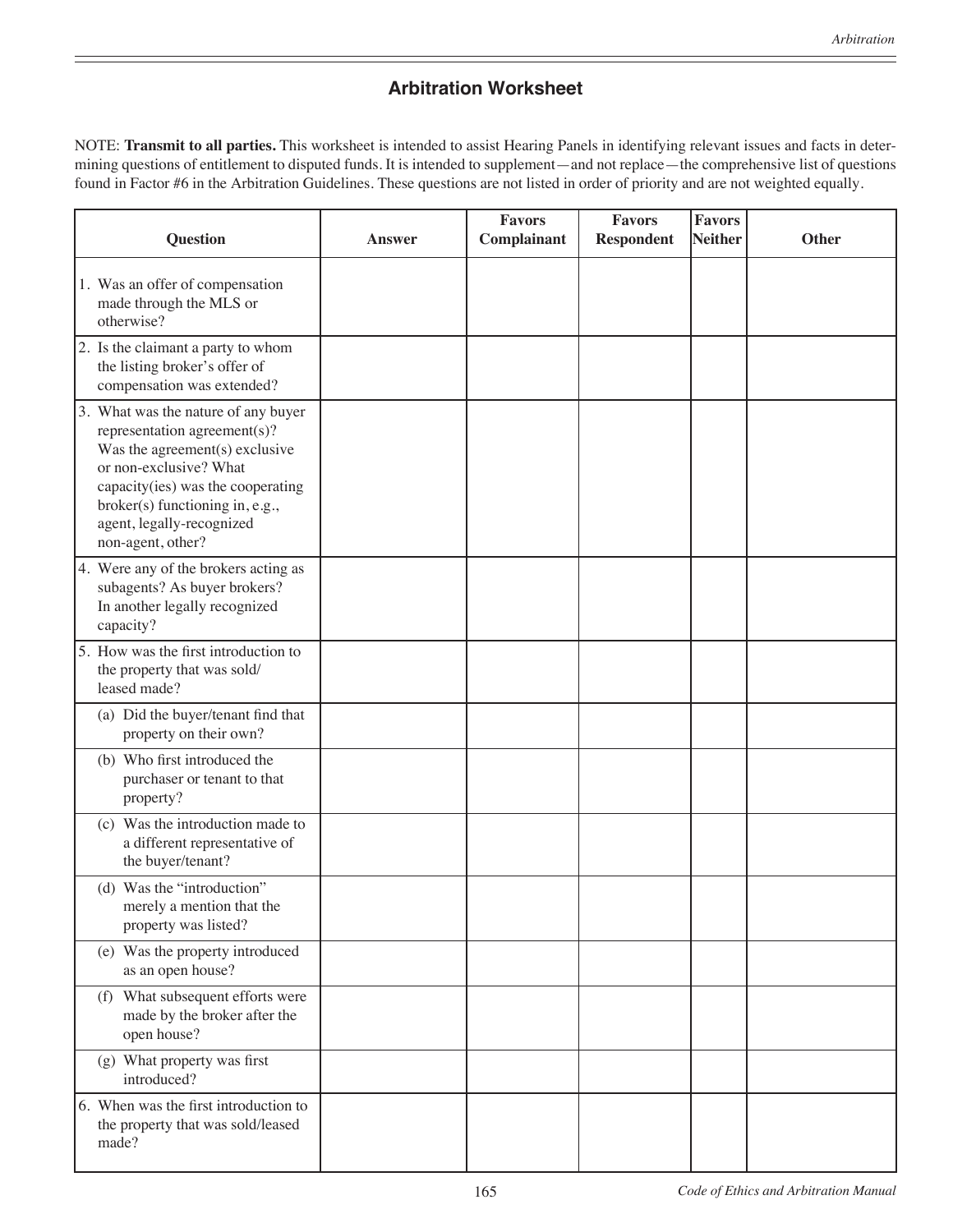# **Arbitration Worksheet** *(continued)*

NOTE: This worksheet is intended to assist Hearing Panels in identifying relevant issues and facts in determining questions of entitlement to disputed funds. It is intended to supplement—and not replace—the comprehensive list of questions found in Factor #6 in the Arbitration Guidelines. These questions are not listed in order of priority and are not weighted equally.

| <b>Question</b>                                                                                                                                                                                                                                                               | <b>Answer</b> | <b>Favors</b><br>Complainant | <b>Favors</b><br><b>Respondent</b> | <b>Favors</b><br><b>Neither</b> | <b>Other</b> |
|-------------------------------------------------------------------------------------------------------------------------------------------------------------------------------------------------------------------------------------------------------------------------------|---------------|------------------------------|------------------------------------|---------------------------------|--------------|
| (a) Was the introduction made<br>when the buyer/tenant had a<br>specific need for that type<br>of property?                                                                                                                                                                   |               |                              |                                    |                                 |              |
| (b) Was the introduction<br>instrumental in creating the<br>desire to purchase/lease?                                                                                                                                                                                         |               |                              |                                    |                                 |              |
| (c) Did the buyer know about the<br>property before the broker<br>contacted him? Did he know<br>it was for sale/lease?                                                                                                                                                        |               |                              |                                    |                                 |              |
| (d) Were there previous dealings<br>between the buyer and<br>the seller?                                                                                                                                                                                                      |               |                              |                                    |                                 |              |
| 7. What efforts subsequent to the<br>first introduction to the property<br>were made by the broker<br>introducing the property that was<br>sold or leased?                                                                                                                    |               |                              |                                    |                                 |              |
| 8. If more than one cooperating<br>broker was involved, how and<br>when did the second cooperating<br>broker enter the transaction?                                                                                                                                           |               |                              |                                    |                                 |              |
| 9. Did the broker who made the<br>initial introduction to the property<br>engage in conduct (or fail to take<br>some action) which caused the<br>purchaser or tenant to utilize the<br>services of another broker<br>(estrangement)?                                          |               |                              |                                    |                                 |              |
| (a) Were agency disclosures<br>made? When?                                                                                                                                                                                                                                    |               |                              |                                    |                                 |              |
| (b) Was the potential for dual<br>agency disclosed? When?                                                                                                                                                                                                                     |               |                              |                                    |                                 |              |
| 10. Did the broker who made the<br>initial introduction to the property<br>maintain contact with the<br>purchaser or tenant, or could the<br>brokers inaction have reasonably<br>been viewed by the buyer or<br>tenant as a withdrawal from the<br>transaction (abandonment)? |               |                              |                                    |                                 |              |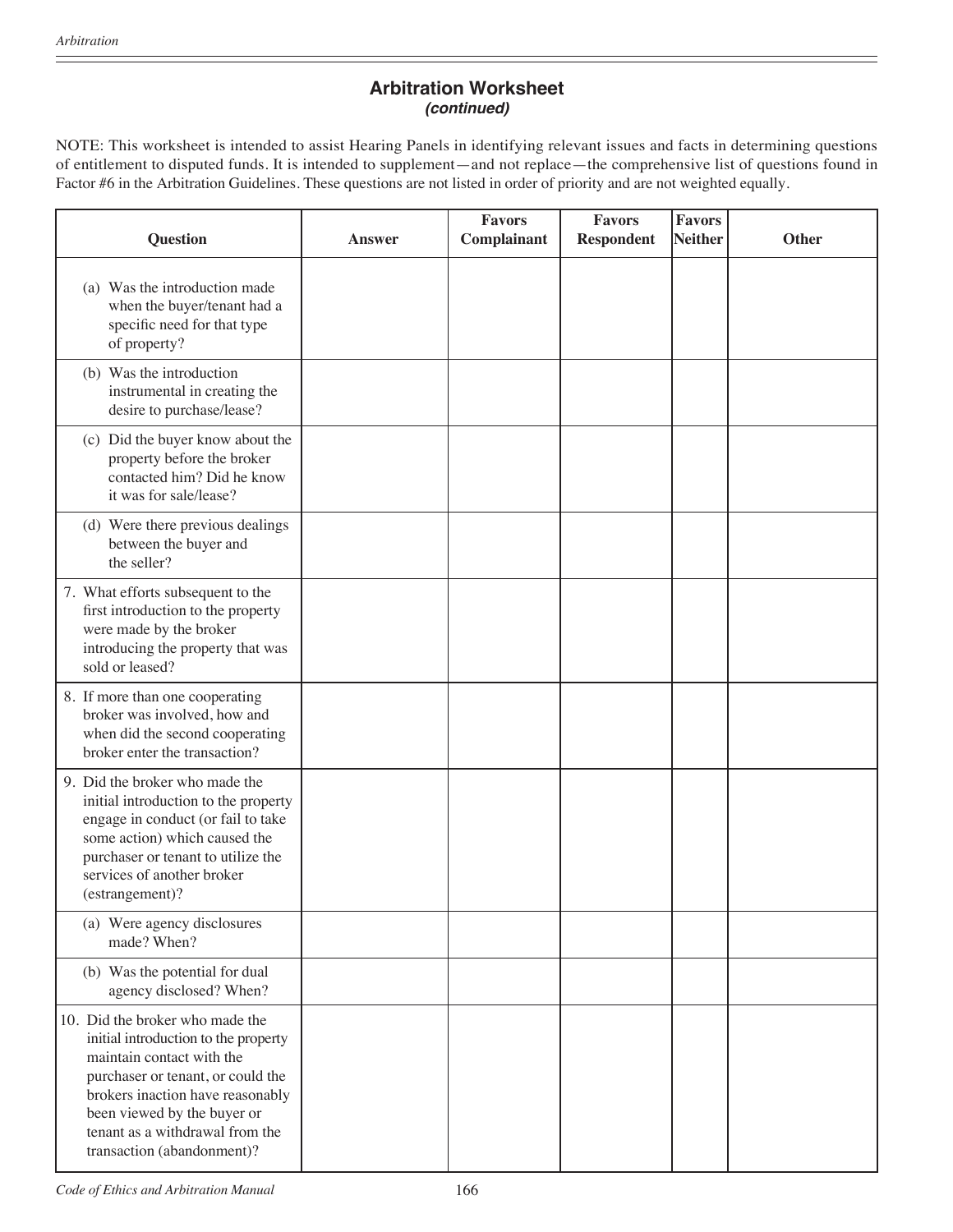# **Arbitration Worksheet** *(continued)*

NOTE: This worksheet is intended to assist Hearing Panels in identifying relevant issues and facts in determining questions of entitlement to disputed funds. It is intended to supplement—and not replace—the comprehensive list of questions found in Factor #6 in the Arbitration Guidelines. These questions are not listed in order of priority and are not weighted equally.

| <b>Question</b>                                                                                                                                                                                                                               | Answer | <b>Favors</b><br>Complainant | <b>Favors</b><br><b>Respondent</b> | <b>Favors</b><br><b>Neither</b> | <b>Other</b> |
|-----------------------------------------------------------------------------------------------------------------------------------------------------------------------------------------------------------------------------------------------|--------|------------------------------|------------------------------------|---------------------------------|--------------|
| 11. Was the entry of any cooperating<br>broker into the transaction an<br>intrusion into an existing<br>relationship between the<br>purchaser and another broker, or<br>was it the result of abandonment<br>or estrangement of the purchaser? |        |                              |                                    |                                 |              |
| 12. Did the buyer make the decision<br>to buy independent of the<br>broker's efforts/information?                                                                                                                                             |        |                              |                                    |                                 |              |
| 13. Did the seller act in bad faith to<br>deprive the broker of his<br>commission?                                                                                                                                                            |        |                              |                                    |                                 |              |
| (a) Was there bad faith evident<br>from the fact that the<br>difference between the<br>original bid submitted and<br>the final sales price equaled<br>the broker's commission?                                                                |        |                              |                                    |                                 |              |
| (b) Was there bad faith evident<br>from the fact that a sale to a<br>third party was a straw<br>transaction (one in which a<br>non-involved party posed as<br>the buyer) which was<br>designed to avoid paying<br>commission?                 |        |                              |                                    |                                 |              |
| (c) Did the seller freeze out the<br>broker to avoid a commission<br>dispute or to avoid paying a<br>commission at all?                                                                                                                       |        |                              |                                    |                                 |              |
| 14. Did the buyer seek to freeze out<br>the broker?                                                                                                                                                                                           |        |                              |                                    |                                 |              |
| (a) Did the buyer seek another<br>broker in order to get a<br>lower price?                                                                                                                                                                    |        |                              |                                    |                                 |              |
| (b) Did the buyer express the<br>desire not to deal with the<br>broker and refuse to<br>negotiate through him?                                                                                                                                |        |                              |                                    |                                 |              |
| (c) Did the contract provide that<br>no brokers or certain brokers<br>had been involved?                                                                                                                                                      |        |                              |                                    |                                 |              |